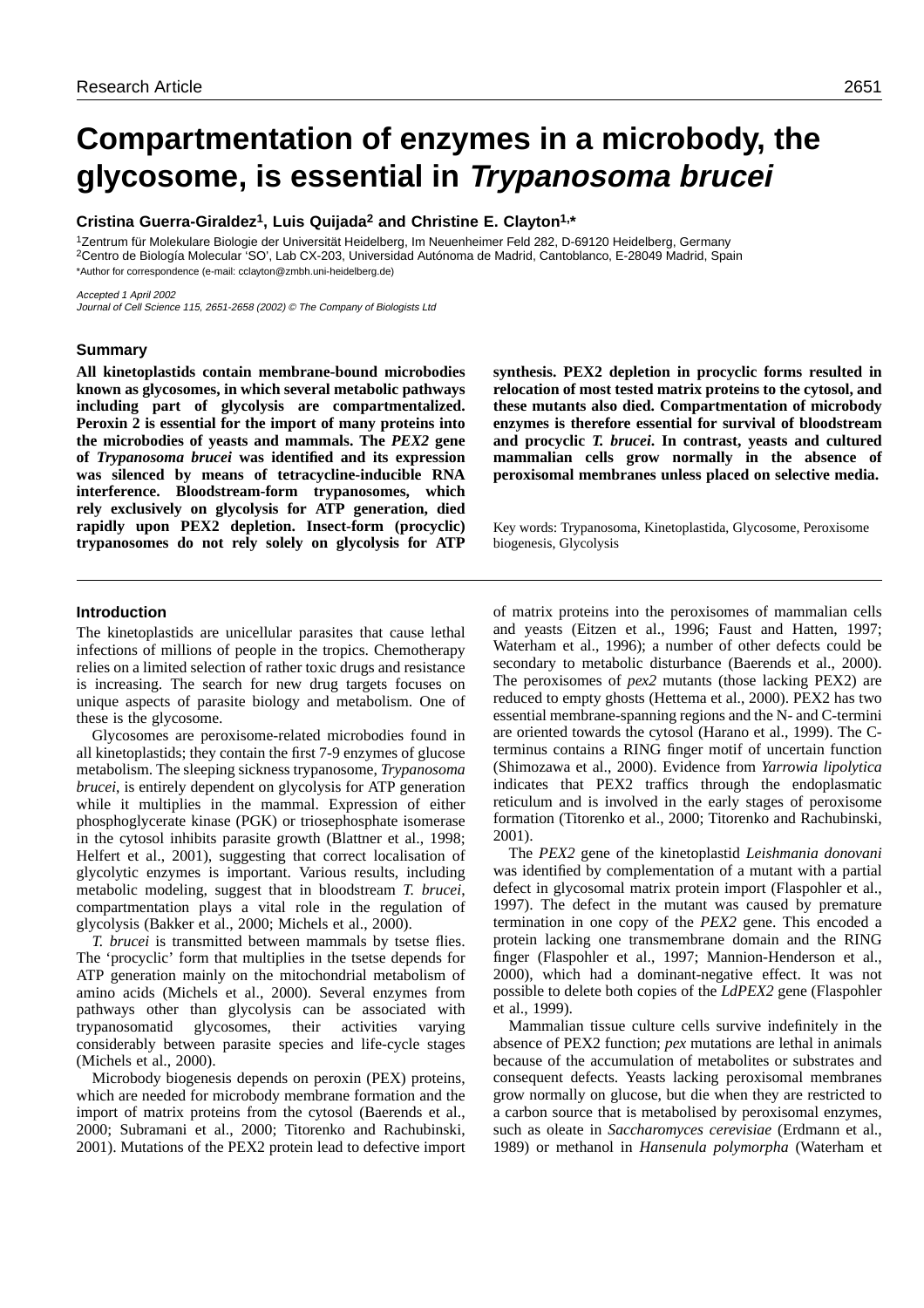al., 1994). The situation in *pex* mutants of bloodstream trypanosomes grown on glucose should be analagous to that of oleate- or methanol-grown yeasts. One would therefore predict that the glycosomal membrane should be essential in bloodstream forms of *T. brucei*, but dispensable in the procyclic forms, which do not need glycolysis to generate ATP and may thus cope without glycosomes.

We have previously shown that downregulation of the trypanosome *PEX11* gene reduces glycosome numbers (Lorenz et al., 1998), and that depletion of the GIM5 glycosomal membrane protein is deleterious to bloodstream forms (Maier et al., 2001). However, neither of these mutations had any affect on glycosomal matrix protein import. To find out the role of glycosomal compartmentation in trypanosomes, we needed to relocate complete pathways to the cytosol. We achieved this by downregulating PEX2 expression.

## **Materials and Methods**

## Cell culture

Bloodstream and procyclic forms of *T. brucei* 427, expressing the *tet* repressor (cell line 449 (Biebinger et al., 1997)), and the bloodstream line 328.114 (Wirtz et al., 1999) expressing the repressor and T7 polymerase, were cultured and transfected as previously described (Biebinger et al., 1997). Gene expression was induced with 100 ng/ml of tetracycline (Tet).

### Plasmid constructs

Clones from the bacteriophage P1 library of *T. brucei* TREU927/4 (Sarah Melville, University of Cambridge) were selected by screening with a genomic PCR product. Sequencing was done by the ZMBH sequencing facility and by TopLab (Martinsried, Germany). The complete open reading frame, and a version with a termination codon replacing the codon for glutamine 239, pex2∆r, were amplified using suitable primers and cloned into the vectors pHD676 or pHD677 (Biebinger et al., 1997) for expression from the Tet-inducible EP1 promoter,  $P_{EPI}^{Ti}$ . pHD789 (Irmer and Clayton, 2001) was used for inducible expression from the T7 promoter. In the resulting construct, the hygromycin resistance cassette could be transcribed only from the inducible T7 promoter, but the background transcription in the absence of Tet was sufficient to allow selection of hygromycinresistant cells. The pSP72 'stuffer' fragment (Shi et al., 2000) was a gift from Elisabetta Ullu (Yale University, New Haven, CT). A 468 bp fragment from the 5′ end of *PEX2* open reading frame, ∆*pex2*, was cloned upstream of the stuffer in the sense orientation and downstream of the stuffer in the antisense (*as*) orientation. The ∆*pex2*-stuffer- ∆*pex2as* was cloned into the polylinker of the inducible trypanosomatid expression vector pHD677 [(Biebinger et al., 1997) [http://www.zmbh.uni-heidelberg.de\)\]](http://www.zmbh.uni-heidelberg.de)]). Reconstructed plasmid sequences are available from the authors on request.

#### Northern blotting

Poly $(A)$ + RNA was isolated from procyclic cells using oligo $dT$ ) cellulose (Pharmacia). Resolution of 4 µg of mRNA on agarose/formaldehyde gels, transfer to neutral nylon membranes, prehybridisation and hybridisation with radioactive probes were done using standard procedures.

## Immunofluorescence and western blotting

Cells were fixed and stained as described (Maier et al., 2001) using mouse polyclonal anti-*T. brucei* glyceraldehyde phosphate dehydrogenase (GAPDH) or rabbit polyclonal anti-*T. brucei* PEX11,

aldolase (ALD), hexokinase (HXK) and phosphofructokinase (PFK) antisera. Detection was with Cy2- or Cy3-linked secondary antibodies (Amersham). For Fig. 2, the anti-ALD and anti-PEX11 antibodies were purified on Protein A beads, coupled with AlexaFluorTM 488 (Molecular Probes) following the manufacturer's instructions, and applied after the PEX11 or the HXK stain. The software used was OpenLab™ (Improvision) and Adobe® PhotoShop.

For western blotting, cells were fractionated with digitonin (Helfert et al., 2001; Lorenz et al., 1998). Incubations were with rabbit polyclonal anti-*T. brucei* PEX11, PFK, GAPDH and ALD; and mouse monoclonal anti-*T. brucei* surface protein EP1 (Cedarlane, Ontario). A rabbit polyclonal antibody raised against a peptide from a *T. brucei* RNase II-like protein (accession number AJ309002) recognises an unidentified cytosolic 100 kDa protein (*Tb*CSM1), which is not the original target and was used as a cytosolic marker.

#### Enzyme assays

 $2\times10^8$  cells were washed in cold 25 mM Tris-HCl pH 7.8, containing 1 mM EDTA and 10% sucrose, resuspended in 0.5 ml of the same buffer with protease inhibitors (Mini-complete, Roche) and 50 mg of glass beads (212-300  $\mu$ m, Sigma) and broken at 4°C by three (bloodstream) or six (procyclic) vibration pulses (5 seconds each, mini-bead beater). A post-nuclear supernatant was microfuged for 15 minutes at 20,000 **g** to give a cytosolic fraction and a pellet containing glycosomes and other organelles. HXK activity was measured by following the reduction of NADP<sup>+</sup> at 340 nm in 10 mM MgCl<sub>2</sub>, 10 mM D-glucose, 660 μM ATP, 5.635 mM NADP<sup>+</sup>, 4.75 mM NaHCO<sub>3</sub> and 5 µg/ml of glucose-6-phosphate dehydrogenase (G6PDH) in 0.1 M TEA buffer pH 7.3 at  $25^{\circ}$ C. Phosphoglucoisomerase (PGI) activity was measured in the same way, but the reaction mix contained 7 mM MgCl<sub>2</sub>, 1.3 mM fructose-6-P, 400  $\mu$ M NADP<sup>+</sup> and 5  $\mu$ g/ml of G6PDH in 0.1 M TEA buffer.

# **Results**

## Identification of PEX2 in T. brucei

The *T. brucei PEX2* gene was identified by homology screening of the sequence database; the sequence was completed (accession number AJ316008) and also later released as part of chromosome III (EMBL:AC091330). The sequence contained a 999-bp open reading frame encoding a protein of 37.8 kDa. Comparison with the predicted amino acid sequences of known or probable *PEX2* genes from *Leishmania donovani*, *Arabidopsis thaliana*, *Yarrowia lipolytica*, *Rattus norvegicus* and *Drosophila melanogaster* revealed that only 7% of the amino acids were identical, and 20% similar, in all species. The identity score was highest (48%) for *Leishmania*; for other individual species it ranged from 22 to 25%. All PEX2 sequences, including the one of *T. brucei*, contain two (in some cases, three) predicted trans-membrane domains and the RING finger. A glutamic acid residue (E55 in the human sequence) whose mutation in humans results in infantile Rhesum's disease (Fujiwara et al., 2000) is universally conserved.

The *PEX2* mRNA was detectable on northern blots as two bands of 1.3 kb and 1.7 kb (Fig. 1A, –Tet), and at similar abundance in poly(A)+ RNA from bloodstream and procyclic trypanosomes. These bands were extremely faint or undetectable when total RNA was used. We do not know the reason for the presence of the two bands. Attempts to map polyadenylation sites and splice sites by reverse transcription and PCR failed to yield specific products. By restriction digestion and Southern blot hybridisation, we found just two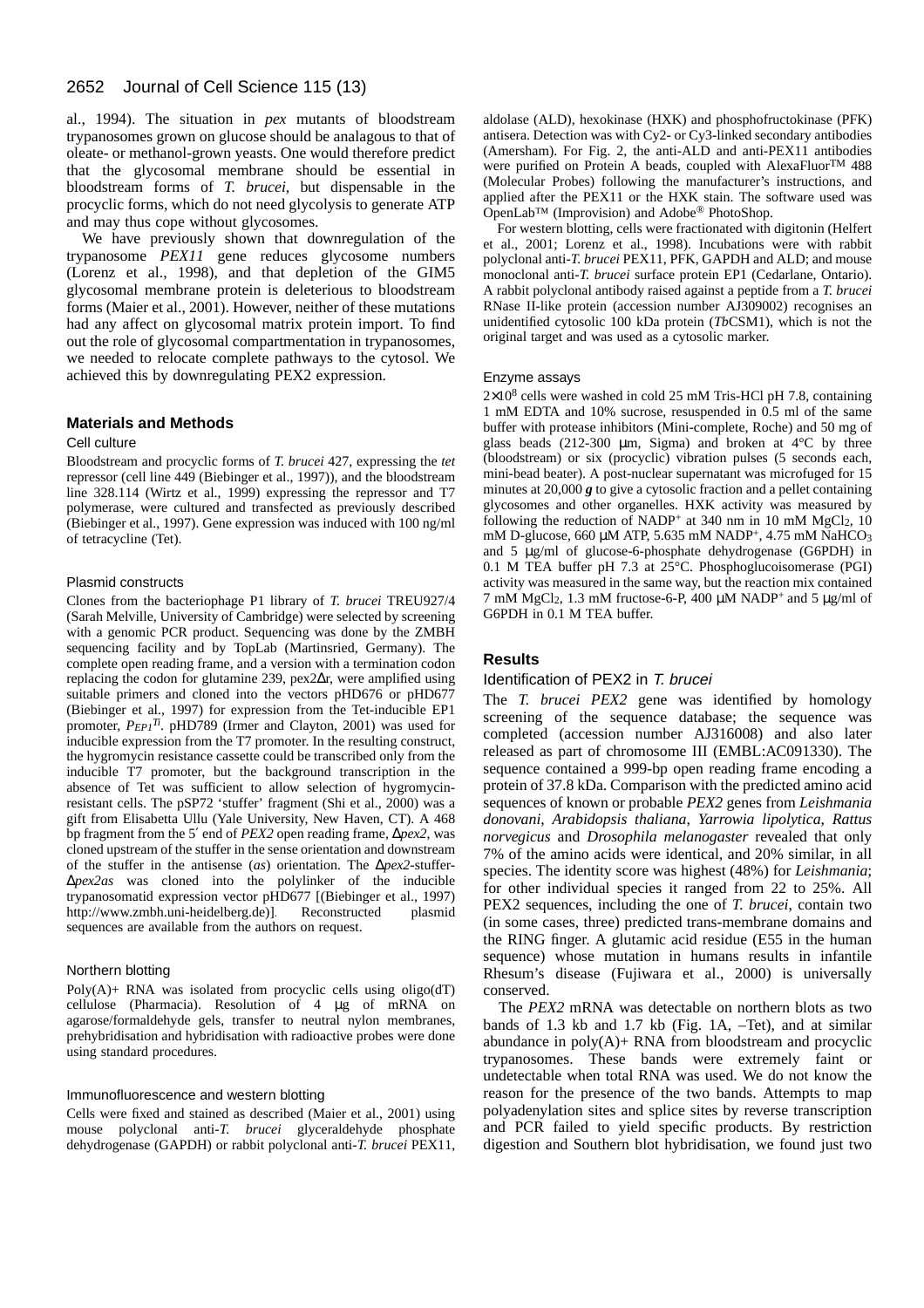



**Fig. 1. (**A) Northern blot. Double-stranded RNA causes destruction of *PEX2* mRNA. Each lane on the blot contains  $10 \mu$ g  $poly(A)$ + RNA from the procyclic form RNAi cell line. Cells were grown either without Tet  $(-)$ , or for 13 hours in the presence of 100 ng/ml Tet (+). (B) Growth curves. Filled figures and unbroken lines, cells grown without Tet; open figures and dashed lines, cells grown in the presence of 100 ng/ml Tet. Diamonds, cells with *pex2*∆*r* downstream of the inducible RNA polymerase I promoter. The cultures were initiated at  $1.5 \times 10^5$  cells/ml and followed for

2 days. Squares, cells expressing the T7 polymerase and with a full-length PEX2 downstream of an inducible T7 promoter. Circles, the dominant-negative mutant – cells expressing the T7 polymerase and with the *pex2*∆*r* gene downstream of an inducible T7 promoter. Cultures of cells expressing the T7 polymerase were initiated at 5×10<sup>4</sup> cells/ml. (C) Western blot. Digitonin treatment of the dominant-negative mutant. 10  $\mu$ g of protein (1-2×10<sup>6</sup> cells) were taken from each sample (cells grown with and without Tet) for treatment with 6 µg of digitonin. s, supernatant (cytosolic fraction); p, pellet (glycosomal fraction). The glycosomal proteins detected are indicated on the right. (D) Growth curves of RNA interference cells. Filled circles and unbroken lines, control – cells grown without

hours with Tet

**PEX11** 

**GAPDH** 

PGI **DEK** AL D

Tet; open circles and broken lines, cells in the presence of 100 ng/ml Tet. Bloodstream cultures were initiated at  $1\times10^5$  cells/ml and daily diluted to the same concentration. Procyclic cultures were daily diluted to  $5\times10^5$  cells/ml.

 $\mathbf C$ 

apparently identical allelic copies of *PEX2* in genomic DNA (data not shown; C. Guerra-Giraldez, PhD Thesis, University of Heidelberg, 2001), so the different mRNAs could come from alternative splicing or polyadenylation.

For detection of PEX2 protein, rabbits were immunized with two peptides, corresponding to amino acids 151-168 and 253- 278. None of the four sera obtained recognised any protein of the expected size, either in total cell extracts or in purified glycosomes, although they all detected a *Tb*PEX2-maltosebinding-protein fusion overexpressed in *E. coli* (C. Guerra-Giraldez, PhD Thesis, University of Heidelberg, 2001). This suggests that PEX2 might be present at rather low abundance in trypanosomes.

To overexpress PEX2 in trypanosomes, the open reading frame was cloned downstream of the Tet-inducible RNA polymerase I promoter, *PEP1Ti*. The construct was transfected into transgenic bloodstream trypanosomes expressing the *Tet* repressor (449 cells) and clonal cell lines selected. When Tet was added, the expression of two *PEX2* mRNAs, slightly bigger than the endogenous ones, was strongly induced, but no protein was detected with the anti-*Tb*PEX2 antibodies. Finally, a myc tag was added to the inducible copy of *PEX2*; upon addition of Tet no myc-tagged protein was detectable, either in total lysates or in the organellar pellet made by digitonin or carbonate fractionation. We also failed to detect PEX2 inducibly expressed from a bacteriophage T7 promoter in trypanosomes expressing T7 polymerase. Attempts to detect the PEX2 protein after pulse-labeling with  $[35S]$ methionine were similarly unsuccessful. The addition of tetracycline to all these inducible cell lines had no effect at all on cell growth (in Fig. 1B, open squares show the growth of cells inducibly overexpressing PEX2; filled squares correspond to the same cells grown without Tet) and morphology, suggesting that overproduction of PEX2, if it occurs, has no deleterious consequences.

These results suggest that PEX2 is expressed at low

abundance in trypanosomes, and expression of high levels is not possible. The most likely explanation is that PEX2 can occupy a limited number of sites on the glycosomal membrane and any superfluous PEX2 is degraded.

## Overexpression of truncated PEX2 is lethal in bloodstream forms

Flaspohler, Parsons and colleagues had previously shown that expression of a version of PEX2 that lacked one transmembrane domain and the C-terminal RING finger caused a partial defect in glycosomal protein localization in *L. major*, even with a background of normal PEX2 expression (Flaspohler et al., 1999; Flaspohler et al., 1997). These studies were done when no inducible expression system was available for *Leishmania*, and the cell lines showed no growth defects. We therefore thought it might be possible to see rather more severe effects in trypanosomes using an inducible gene expression system. To construct a gene encoding the truncated trypanosome PEX2, we replaced the codon for glutamine 239 with a termination codon, just as had been done for *Leishmania*. The truncated gene *pex2*∆*r* was then placed downstream of the Tet-inducible RNA polymerase I promoter,  $P_{EPI}$ <sup>*Ti*</sup>. The construct was transfected into 449 bloodstream trypanosomes and clonal cell lines selected. When Tet was added, the expression of *pex2*∆*r* mRNA was strongly induced and a very marginal decrease in the growth rate of the parasites was seen (Fig. 1B, open diamonds).

We next placed the truncated gene downstream of a Tetinducible T7 polymerase promoter, transfected the construct into bloodstream trypanosomes expressing T7 polymerase, and selected clones in the absence of Tet. Upon addition of Tet, the growth of the cells was severely impaired (Fig. 1B, open circles), although even here the truncated pex2∆r could not be detected. Examination of the cells by immunofluorescence, using anti-PEX11 antibodies, revealed only a low number of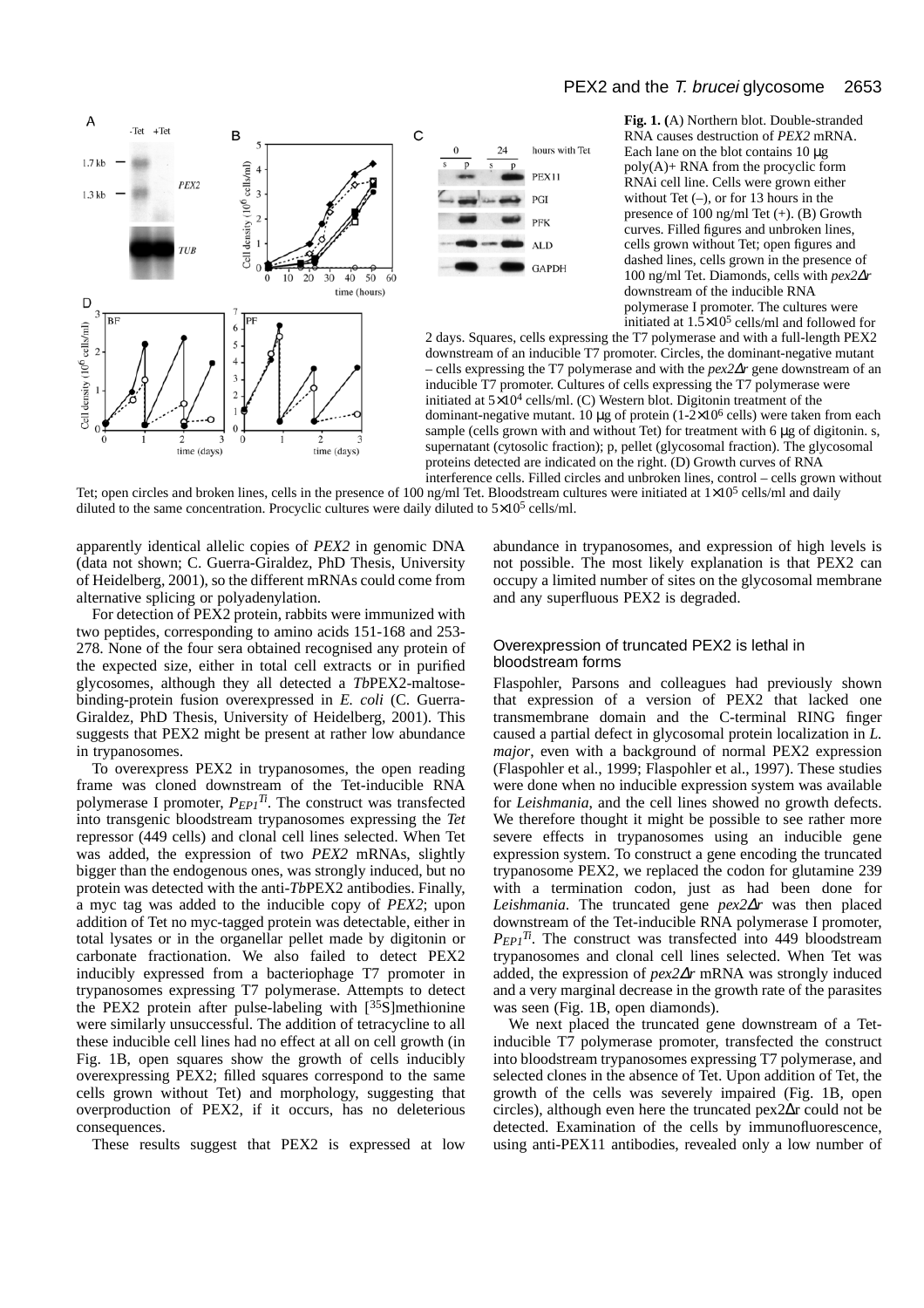

**Fig. 2.** Effects of PEX2 depletion on matrix protein import and glycosome morphology in bloodstream form trypanosomes. Cells were grown without Tet (control, –Tet) or in the presence of 100 ng/ml Tet for 24 hours (+Tet). For the top and middle rows, ALD was stained with AlexaFluor 488 and PEX11 was detected by a Cy3-coupled secondary antibody. In the bottom row, PEX11 was Alexa-stained and HXK detected by Cy3. Corresponding Nomarski images and DAPI staining are shown on the left. Bar, 10 µm.

surviving trypanosomes with intact glycosomes (punctate pattern), and cell fractionation studies with digitonin revealed no mislocalised glycosomal enzymes after 24 hours (Fig. 1C); samples of cells grown with Tet for longer times were difficult to obtain.

## Destruction of PEX2 mRNA causes cell-growth arrest in both forms of the parasite

The experiments with dominant-negative PEX2 had not resulted in the creation of living trypanosomes with glycolytic enzymes in the cytosol, as we had expected from the results previously obtained with *Leishmania*. We adopted an alternative approach, attempting to reduce the level of PEX2 expression. Attempts to knock out both genes by homologous recombination failed, as had previously been reported with *Leishmania*. We therefore expressed a *PEX2* double-stranded RNA (dsRNA) under the control of a Tet-inducible promoter. The expression of dsRNA in trypanosomes causes RNA interference (RNAi): highly sequence-specific destruction of the homologous mRNA (Ngô et al., 1998). In normal cells, or in the transfected cells grown without Tet, two *PEX2* mRNAs were present at low abundance. When Tet was added, these RNAs became undetectable within 13 hours in procyclic forms (Fig. 1A); a control mRNA (tubulin) was unaffected.

In bloodstream trypanosomes the destruction of *PEX2* mRNA resulted in reduced growth within 24 hours (Fig. 1D). (We were unable to analyse the RNA in these cells because even after only 24 hours, it was not possible to isolate sufficient good-quality mRNA.) By the second day many cells looked abnormal and growth was strongly impaired. Procyclic trypanosomes grew relatively normally for about 2 days, but by the third day, cells of both stages were dying.

The computer model of trypanosome glycolysis predicts that bloodstream trypanosomes lacking glycosomal membranes and grown in 5 mM glucose should be able to maintain glycolysis, whereas parasites grown in 25 mM glucose (normal bloodstream-form medium) will undergo lethal runaway hexose phosphorylation (Bakker et al., 2000). We tested the growth of the bloodstream forms over 3 days after Tet addition, in a range of glucose concentrations (1, 2, 4, 5, 10, 25 mM). Growth inhibition was similar at all concentrations (not shown). Control of glycolytic flux is clearly not the only role of the glycosomal membrane in bloodstream trypanosomes.

## Depletion of PEX2 reduces the number of glycosomes in both stages

We next examined the distributions of glycosomal matrix enzymes and a glycosomal membrane marker, PEX11, by immunofluorescence. 24 hours after Tet addition, most bloodstream-form cells were normal but some had fewer glycosomes than usual (Fig. 2). The matrix enzymes ALD, HXK (Fig. 2), PFK and GAPDH (not shown) still showed punctuate fluorescence; cytosolic staining for matrix enzymes was never observed. Both enzymes colocalised with the glycosomal membrane marker PEX11. Attempts to repeat these experiments at later time points yielded essentially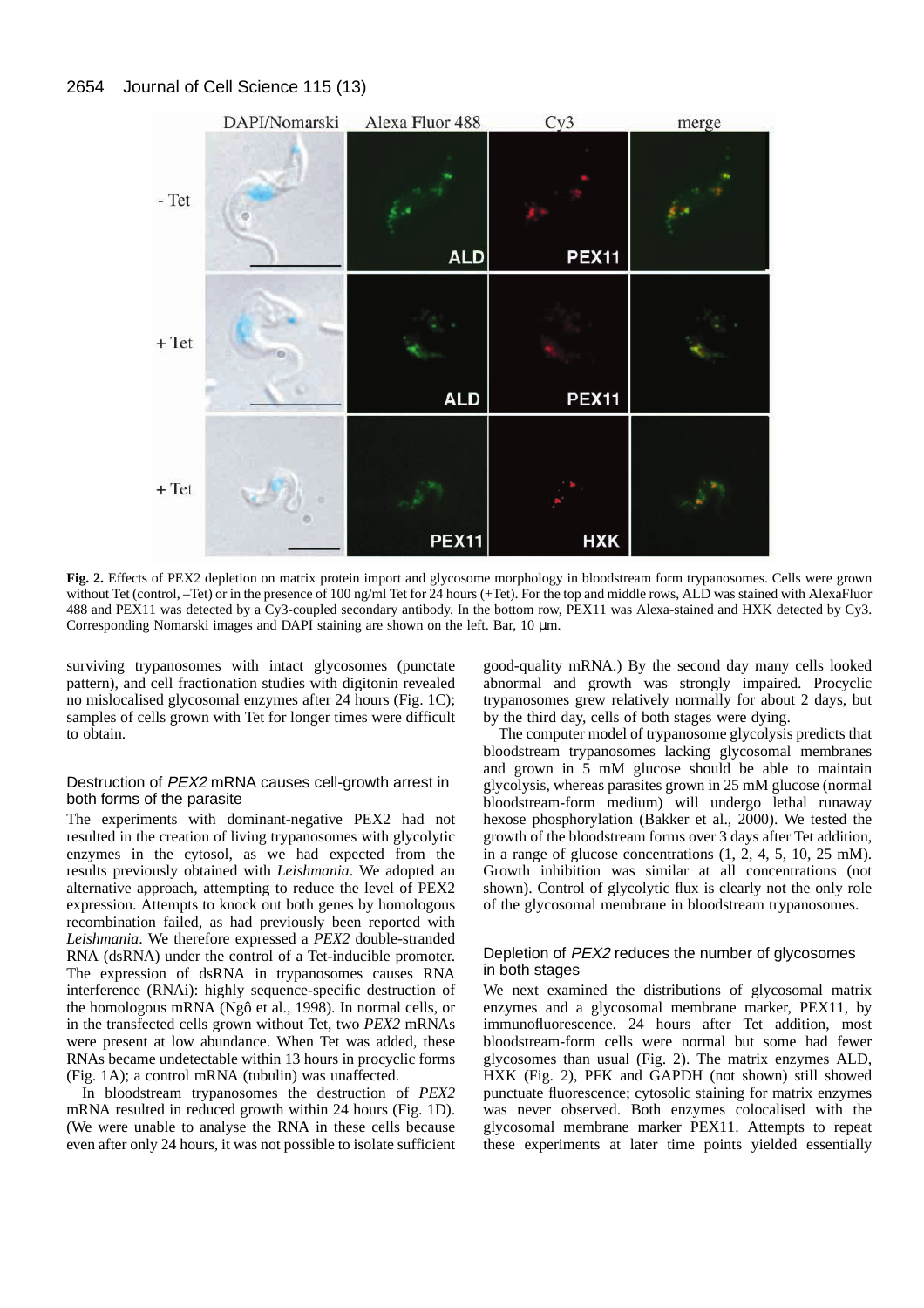

**Fig. 3.** Effects of PEX2 depletion on matrix protein<br>import and glycosome and glycosome morphology in procyclic trypanosomes. DAPI staining is shown in blue, PEX11 in green and GAPDH in red. Cells were grown in the presence (+Tet) or absence  $(-Tet)$  of 100 ng/ml Tet for 3 days. Bar, 10 µm.

similar results, but were much more problematic because of the number of dead cells. Transmission electron microscopy of PEX2-depleted bloodstream trypanosomes was also difficult because hardly any of them survived the fixation. The few intact cells looked normal and the rest were lysed (not shown). These results suggested that in all the living bloodstream-form trypanosomes, the glycosomal matrix enzymes remained predominantly compartmented within the organelle. A short treatment (5 minutes) with digitonin allowed the glycosomal compartment to be left intact before immunofluorescence. In this case, there was no staining of glycosomal enzymes (not shown), confirming that these were not cytosolic.

Examination of PEX2-depleted procyclic trypanosomes, in contrast, showed that the mutation had the effects that were expected from a 'silenced' PEX2. Trypanosomes grown in the absence of Tet showed the punctate PEX11 and GAPDH staining pattern typical for cells with intact glycosomes (Fig. 3, top row). After 60 hours of RNAi induction, the number of PEX11-labeled structures was drastically reduced in most of the cells and the GAPDH signal was spread throughout the cell and excluded from the glycosomal remnants (Fig. 3, middle and bottom rows). This suggests that PEX2 depletion does indeed prevent proper targeting of glycosomal matrix enzymes in trypanosomes.

## Glycolytic enzymes are abnormally distributed in cells lacking PEX2

To confirm the effects of PEX2 depletion on glycosomal matrix enzymes, we subjected the mutants to cell fractionation. In no case was the total enzyme level affected by PEX2 reduction. Fig. 4A shows the effects on the distribution of HXK and PGI activities. HXK activity was always found mainly in the organellar pellet fraction, consistent with the results from the immunofluorescence in bloodstream forms (Fig. 2). In contrast, PGI activity showed a clear shift to the cytosolic fractions of both bloodstream and procyclic cells. Unfortunately we could not confirm this by immunofluorescence because suitable antibodies are not available. The mis-localisation of PGI could therefore be due either to intrinsic cytosolic location, or leakage from weakened organelles (or remnants) during the fractionation procedure.

Western blots of three other glycosomal enzymes from digitonin-fractionated procyclic cells are shown in Fig. 4B. The *pex2* procyclic forms were defective in targeting of ALD, PFK and GAPDH. No redistribution of any of these enzymes to the cytosol was detected in the bloodstream mutants, as seen by immunoflourescence (ALD shown in Fig. 2).

In *Y. lipolytica pex2* mutants, levels of a surface and a secreted protein were reduced by 80% (Titorenko et al., 1997). We checked the synthesis and processing of the variant surface glycoprotein (VSG) in bloodstream cells by pulse chase (5 minutes pulse, 60 minutes chase); no differences could be detected between mutants grown in the absence or the presence of Tet (data not shown; C. Guerra Giraldez, PhD Thesis, University of Heidelberg, 2001). For procyclics, we examined the level of the major surface protein EP for up to 3 days after addition of Tet; the *pex2* mutation also had no effect (Fig. 4C).

# **Discussion**

The effects of PEX2 reduction in procyclic trypanosomes were analogous to those seen in yeast and mammalian deletion mutants: the import of matrix proteins was severely impaired, resulting in an accumulation of glycosomal enzymes in the cytoplasm, but remnants of glycosomal membrane persisted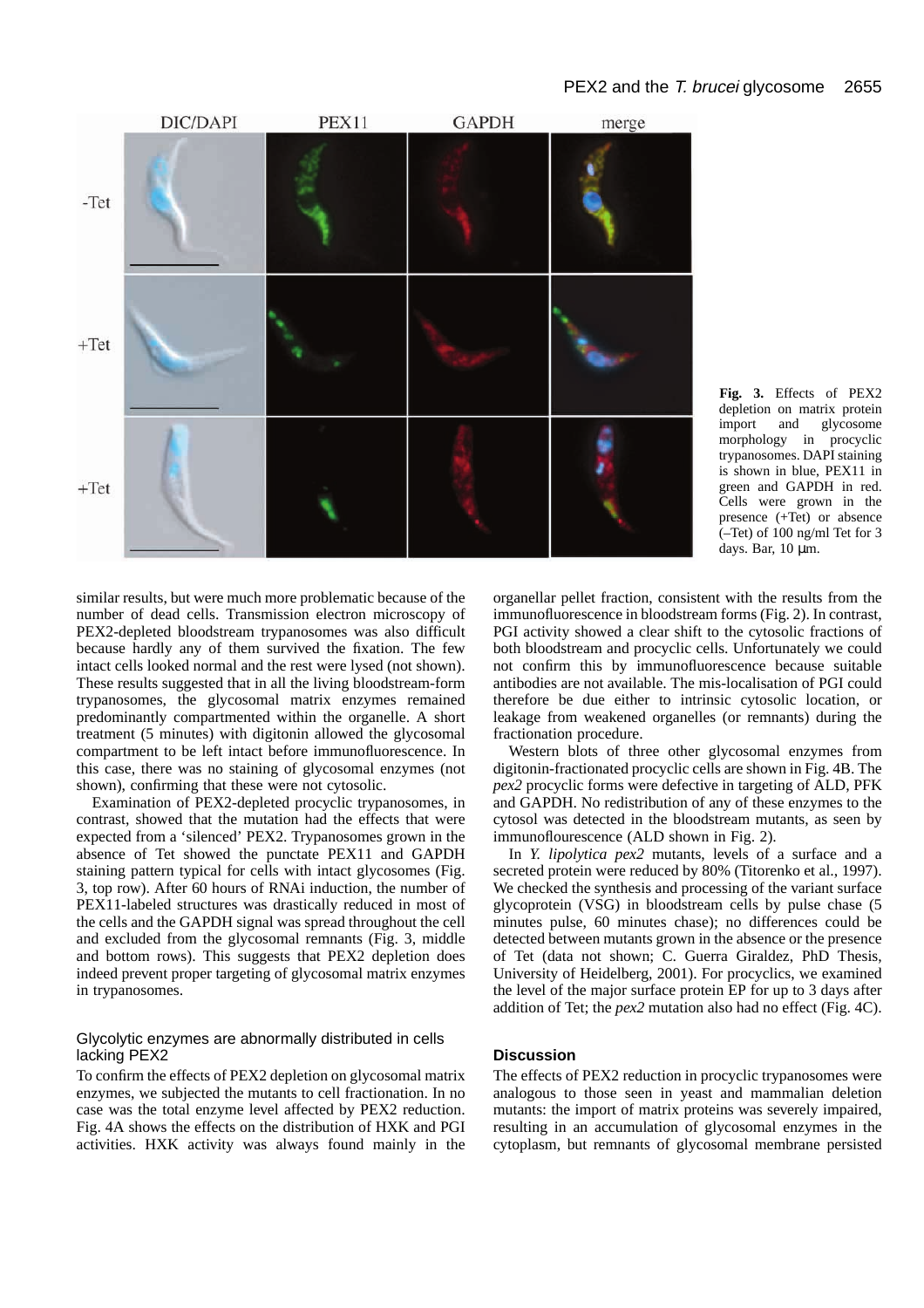

**Fig. 4.** (A) Effects of PEX2 depletion on the location of HXK and PGI activities. Bloodstream and procyclic *pex2* cells were disrupted using glass beads. Enzymatic activities were measured in the cytosolic (black) and organellar pellet (gray) fractions. The +Tet columns are from cells grown in the presence of 100 ng/ml Tet for 36 hours; –Tet columns are the controls. Measurements were made with three independent cell extracts; the activities shown are the mean and standard deviation from two to five readings. (B) Western blots showing the distribution of proteins in procyclic mutants, 0, 1, 2 and 3 days after Tet addition. Cells were separated into digitonin-soluble (s) and pellet (p) fractions. The proteins detected are indicated on the right. (C) Western blot showing the expression of EP1 in procyclic mutants grown in the absence and in the presence of Tet for up to 3 days. Each lane was loaded with a total protein extract from  $5\times10^5$  cells.

(Waterham et al., 1996; Faust and Hatten, 1997). Enzymes bearing two types of import signal, called peroxisomal targeting signals (PTS), PTS-1 (PFK, GAPDH, PGI) and PTS-2 (ALD), were equally affected by the import defect. This is consistent with the evolutionarily conserved function of PEX2 in microbody biogenesis (Shimozawa et al., 1999; Subramani et al., 2000; Tsukamoto et al., 1994). We did not detect any impairment of the secretory pathway. In the *Leishmania* mutants previously described, which expressed a truncated dominant-negative form of PEX2, most matrix proteins retained glycosomal localisation, whereas PGK and luciferase bearing an -SKL sequence (PTS-1) were partially cytosolic (Flaspohler et al., 1997). Thus our inducible mutant trypanosomes have a much more severe phenotype.

ALD, GAPDH and PFK have basic isoelectric points and associate in high-molecular-weight complexes ('cores') which sediment during centrifugation even after dissolution of the glycosomal membrane (Opperdoes, 1987). Their cytosolic location in *pex2* procyclic trypanosomes clearly indicated an import defect. PGI has a neutral pI (Parsons and Nielsen, 1990), does not associate with cores and is readily released from glycosomes during fractionation [(Opperdoes, 1987) and see Fig. 4, –Tet columns]. The partitioning of PGI into the soluble fraction in *pex2* cells could therefore reflect either mis-targeting or organelle fragility. HXK was always associated with the pellet, even in the mutants, and retained a punctate distribution by immunofluorescence. HXK has a PTS-2 signal (de Walque et al., 1999); it is unlikely to be imported into the PEX2-defective glycosomes via this signal, so the most likely explanation is that an alternative signal is present. This could be a membrane-targeting signal, or hexokinase might be imported attached to a membrane protein; HXK has a strong tendency to aggregate and stick to membranes (Opperdoes, 1987) (P. Michels, personal communication).

Procyclic trypanosomes depend mainly upon amino acids and the mitochondrion for ATP generation. (Although there is some glucose in our standard procyclic media, proline is supplied as the principal carbon source.) The fact that depletion of PEX2 is nevertheless lethal implies that pathways other than glycolysis are essential and require compartmentation. Enzymes of fatty acid beta oxidation, ether lipid biosynthesis, purine salvage, sterol synthesis and pyrimidine synthesis are found in kinetoplastid glycosomes (Michels et al., 2000), although some of these are probably absent in bloodstream trypanosomes. A properly assembled, intact organelle could be essential for the functioning of these pathways or enzymes. As the procyclic parasites survive for at least 24 hours with defective compartmentation, the growth impairment seems likely to be caused by gradual depletion of critical products or accumulation of toxic intermediates.

In bloodstream trypanosomes, the effects of PEX2 depletion were much more severe than in procyclics. Some parasites with abnormally low numbers of glycosomes were seen but neither ALD, PFK nor GAPDH was detected in the cytosol. Very similar results were obtained when we overexpressed a Cterminally truncated, dominant-negative version of PEX2 in bloodstream trypanosomes, as had been done in *Leishmania* (Flaspohler et al., 1999). Cell growth rapidly ceased and the resulting population was a mixture of few normal-looking and mostly dead cells; no matrix enzyme relocalisation was detectable. The most likely explanation for these observations is that in PEX2-depleted bloodstream trypanosomes, a decrease in the number of glycosomes can be tolerated, but as soon as overall import of enzymes fails – or the level of cytosolic enzymes rises above a critical threshold – the parasites die. The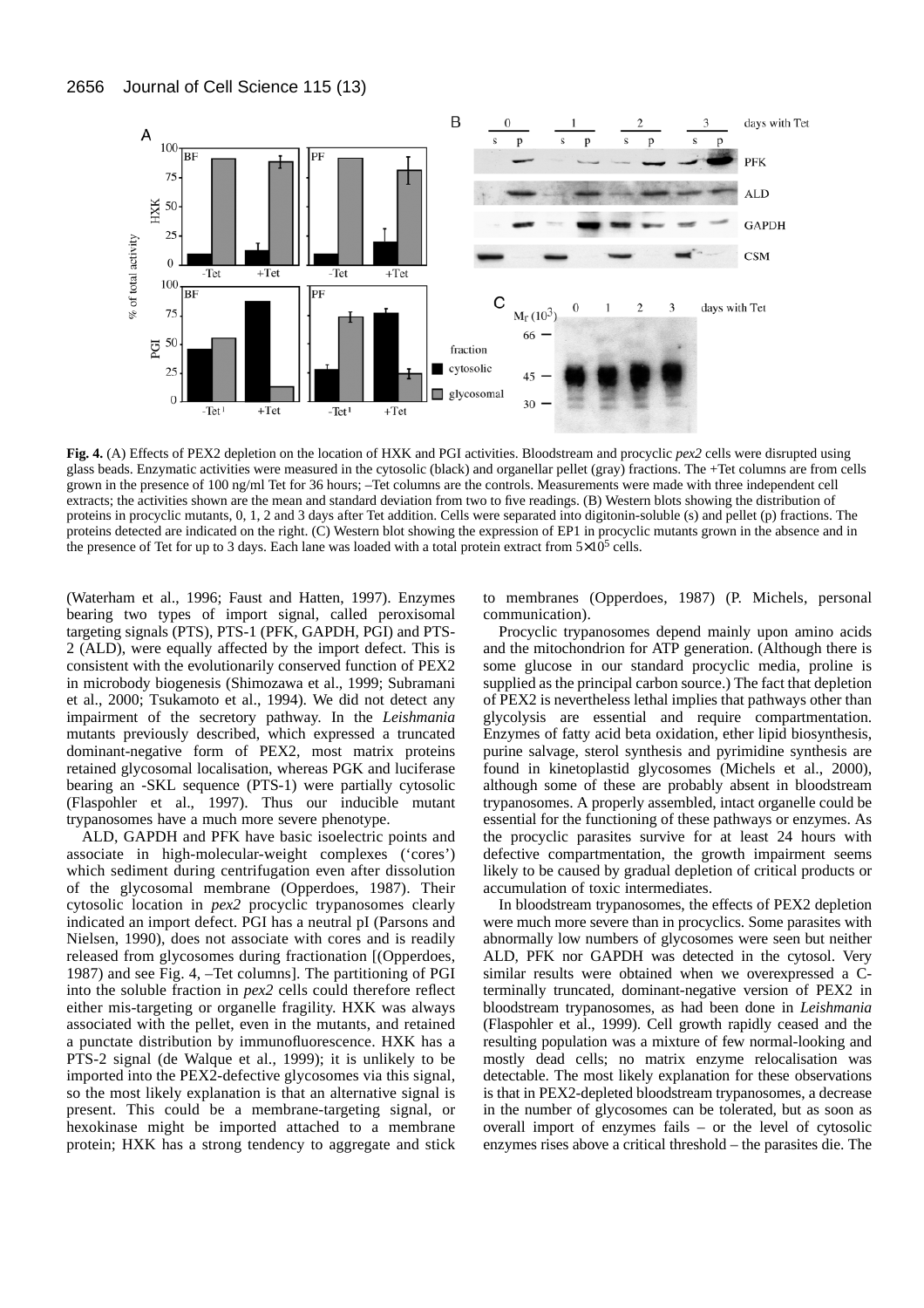most likely cause of death is a failure of ATP production. It may be that glycolysis cannot be maintained at an adequate rate when the enzymes are in the cytosol. It is possible that import into the glycosome is required for the glycolytic enzymes to assemble into a multienzyme complex, allowing metabolite channeling, but no evidence of such channeling has ever been found. The results of metabolic modeling indicate that dilution of the glycolytic enzymes into the whole cell volume would have no effect at all on the glycolytic rate. However, the regulatory and kinetic properties of trypanosome glycolytic enzymes are unusual (for example, no feed-back control is exerted on HXK or PFK) and may be adapted so that adequate glycolytic flux can be sustained only when the enzymes are in a specialised (glycosomal) environment. It has, for example, been suggested that if hexokinase and phosphofructokinase were exposed to the ATP/ADP ratio of the cytosol, runaway phosphorylation would ensue (Bakker et al., 2000). An alternative explanation is afforded by our observation that hexokinase appears to remain glycosome-associated in *pex2* cells. If the glycosomal membrane represents a permeability barrier for hexose phophates, the retention of hexokinase in the glycosomes would result in a break in the pathway after the formation of glucose-6-phosphate.

Even minor mis-localisation of glycosomal enzymes is lethal in bloodstream trypanosomes. Furthermore, our results imply that compartmentation of glycosomal enzymes is essential for survival of procyclic *T. brucei*. Given the low sequence conservation between the PEX proteins of kinetoplastids and mammals, it will be worthwhile to look for specific inhibitors of glycosomal biogenesis.

We thank Elisabetta Ullu (Yale University) for the pSP72-stuffer construct; Paul Michels and Fred Opperdoes (ICP-TROP, Brussels) for antibodies to PFK, GAPDH, HXK and PGK, and for advice; Renate Radek (Berlin) for EMs; Sarah Melville and Vanessa Leech (Cambridge, UK) for bacteriophage P1-clones; Luise Krauth-Siegel (BZH, Heidelberg) for the use of facilities and useful discussions; Frank Voncken (ZMBH) for purifying and labeling the anti-aldolase antibody, and for friendly and constant technical advice; Antonio Estévez (ZMBH) for anti-CSM and corrections to the manuscript; other members of the lab for discussions and Drífa Gudjónsdóttir-Plank and Claudia Hartmann for technical support. The *PEX2* sequence was retrieved from the TIGR *T. brucei* database, from the genome project supported by the NIH and the Wellcome Trust. C.G.-G. was supported by a DAAD scholarship and L.Q. by an EMBO fellowship.

#### **References**

- **Baerends, R. J. S., Faber, K. N., Kiel, J. A. K. W., van der Klei, I. J.,** Harder, W. and Veenhuis, M. (2000). Sorting and function of peroxisomal membrane proteins. *FEMS Microbiol. Rev.* **24**, 291-301.
- **Bakker, B. M., Mensonides, F. I. C., Teusink, B., van Hoek, P., Michels, P. A. M. and Westerhoff, H. V.** (2000). Compartmentation protects trypanosomes from the dangerous design of glycolysis. *Proc. Natl. Acad. Sci. USA* **97**, 2087-2092.
- Biebinger, S., Wirtz, L. E. and Clayton, C. E. (1997). Vectors for inducible over-expression of potentially toxic gene products in bloodstream and procyclic *Trypanosoma brucei*. *Mol. Biochem. Parasitol.* **85**, 99-112.
- **Blattner, J., Helfert, S., Michels, P. and Clayton, C. E.** (1998). Compartmentation of phosphoglycerate kinase in *Trypanosoma brucei* plays a critical role in parasite energy metabolism. *Proc. Natl. Acad. Sci. USA* **95**, 11596-11600.
- **de Walque, S., Kiel, J. A. K. W., Veenhuis, M., Opperdoes, F. R. and Michels, P. A. M.** (1999). Cloning and analysis of the PTS-1 receptor in *Trypanosoma brucei*. *Mol. Biochem. Parasit.* **104**, 107-119.
- **Eitzen, G. A., Titorenko, V. I., Smith, J. J., Veenhuis, M., Szilard, R. K. and Rachubinski, R. A.** (1996). The *Yarrowia lipolytica* gene *PAY5* encodes a peroxisomal integral membrane protein homologous to the mammalian peroxisomal assembly factor *PAF-1*. *J. Biol. Chem.* **271**, 20300- 20306.
- **Erdmann, R., Veenhuis, M., Mertens, D. and Kunau, W.-H.** (1989). Isolation of peroxisome-deficient mutants of *Saccharomyces cerevisiae*. *Proc. Natl. Acad. Sci. USA* **86**, 5419-5423.
- Faust, P. L. and Hatten, M. E. (1997). Targeted deletion of the PEX2 peroxisome assembly gene in mice provides a model for Zellweger syndrome, a human neuronal migration disorder. *J. Cell Biol.* **139**, 1293- 1305.
- **Flaspohler, J. A., Rickoll, W. L., Beverley, S. M. and Parsons, M.** (1997). Functional identification of a *Leishmania* gene related to peroxin 2 reveals common ancestry of glycosomes and peroxisomes. *Mol. Cell. Biol.* **17**, 1093-1101.
- Flaspohler, J. A., Lemley, K. and Parsons, M. (1999). A dominant negative mutation in the *GIM1* gene of *Leishmania donovani* is responsible for defects in glycosomal protein localization. *Mol. Biochem. Parasitol.* **99**, 117-128.
- **Fujiwara, C., Imamura, A., Hashiguchi, N., Shimozawa, N., Suzuki, Y.,** Kondo, N., Imanaka, T., Tsukamoto, T. and Osumi, T. (2000). Catalaseless peroxisomes: implication in the milder forms of peroxisome biogenesis disorder. *J. Biol. Chem.* **275**, 37271-37277.
- Harano, T., Shimizu, N., Otera, H. and Fujiki, Y. (1999). Transmembrane topology of the peroxin, Pex2p, an essential component for the peroxisome assembly. *J. Biochem.* **125**, 1168-1174.
- **Helfert, S., Estévez, A., Bakker, B., Michels, P. and Clayton, C. E.** (2001). The roles of triosephosphate isomerase and aerobic metabolism in *Trypanosoma brucei*. *Biochem J.* **357**, 55-61.
- **Hettema, E. H., Girzalsky, W., van den Berg, M., Erdmann, R. and Distel, B.** (2000). *Saccharomyces cerevisiae* Pex3p and Pex19p are required for proper localization and stabiliy of peroxisomal membrane proteins. *EMBO J.* **19**, 223-233.
- **Irmer, H. and Clayton, C. E.** (2001). Degradation of the unstable *EP1* mRNA in *Trypanosoma brucei* involves initial destruction of the 3′-untranslated region. *Nucleic Acids Res.* **29**, 4707-4715.
- **Lorenz, P., Meier, A., Erdmann, R., Baumgart, E. and Clayton, C.** (1998). Elongation and clustering of glycosomes in *Trypanosoma brucei* overexpressing the glycosomal Pex11p. *EMBO J.* **17**, 3542-3555.
- Maier, A., Lorenz, P., Voncken, F. and Clayton, C. E. (2001). An essential dimeric membrane protein of trypanosome glycosomes. *Mol. Microbiol.* **39**, 1443-1451.
- **Mannion-Henderson, J., Flaspohler, J. A., Lemley, K. R., Rickoll, W. L. and Parsons, M.** (2000). Isolation and characterization of *Leishmania* mutants defective in glycosomal protein import. *Mol. Biochem. Parasitol.* **106**, 225-237.
- **Michels, P. A. M., Hannaert, V. and Bringaud, F. (2000). Metabolic aspects** of glycosomes in trypanosomatidae – new data and views. *Parasitol. Today* **16**, 482-489.
- **Ngô, H., Tschudi, C., Gull, K. and Ullu, E.** (1998). Double-stranded RNA induces mRNA degradation in *Trypanosoma brucei*. *Proc. Natl. Acad. Sci. USA* **95**, 14687-14692.
- **Opperdoes, F. R.** (1987). Compartmentation of carbohydrate metabolism in trypanosomes. *Annu. Rev. Microbiol.* **41**, 127-151.
- **Parsons, M. and Nielsen, B.** (1990). *Trypanosoma brucei*: two-dimensional gel analysis of the major glycosomal proteins during the life cycle. *Exp. Parasitol.* **70**, 276-285.
- **Shi, H., Djikeng, A., Mark, T., Wirtz, E., Tschudi, C. and Ullu, E.** (2000). Genetic interference in *Trypanosoma brucei* by heritable and inducible double-stranded RNA. *RNA* **6**, 1069-1076.
- **Shimozawa, N., Imamura, A., Zhang, Z., Suzuki, Y., Orii, T., Tsukamoto, T., Osumi, T., Fujiki, Y., Wanders, R. J. A., Besley, G. et al. (**1999). Defective *PEX* gene products correlate with the protein import, biochemical abcormalities, and phenotypic heterogeneity in peroxisome biogenesis disorders. *J. Med. Genet.* **36**, 779-781.
- **Shimozawa, N., Zhang, Z., Imamura, A., Suzuki, Y., Fujiki, Y., Tsukamoto, T., Osumi, T., Auborg, P., Wanders, R. J. A. and Kondo, N.** (2000). Molecular mechanism of detectable catalase-containing particles, peroxisomes, in fibroblasts from a *PEX2*-defective patient. *Biochem. Biophys. Res. Commun.* **268**, 31-35.
- Subramani, S., Koller, A. and Snyder, W. B. (2000). Import of peroxisomal matrix and membrane proteins. *Annu. Rev. Biochem.* **69**, 399- 418.